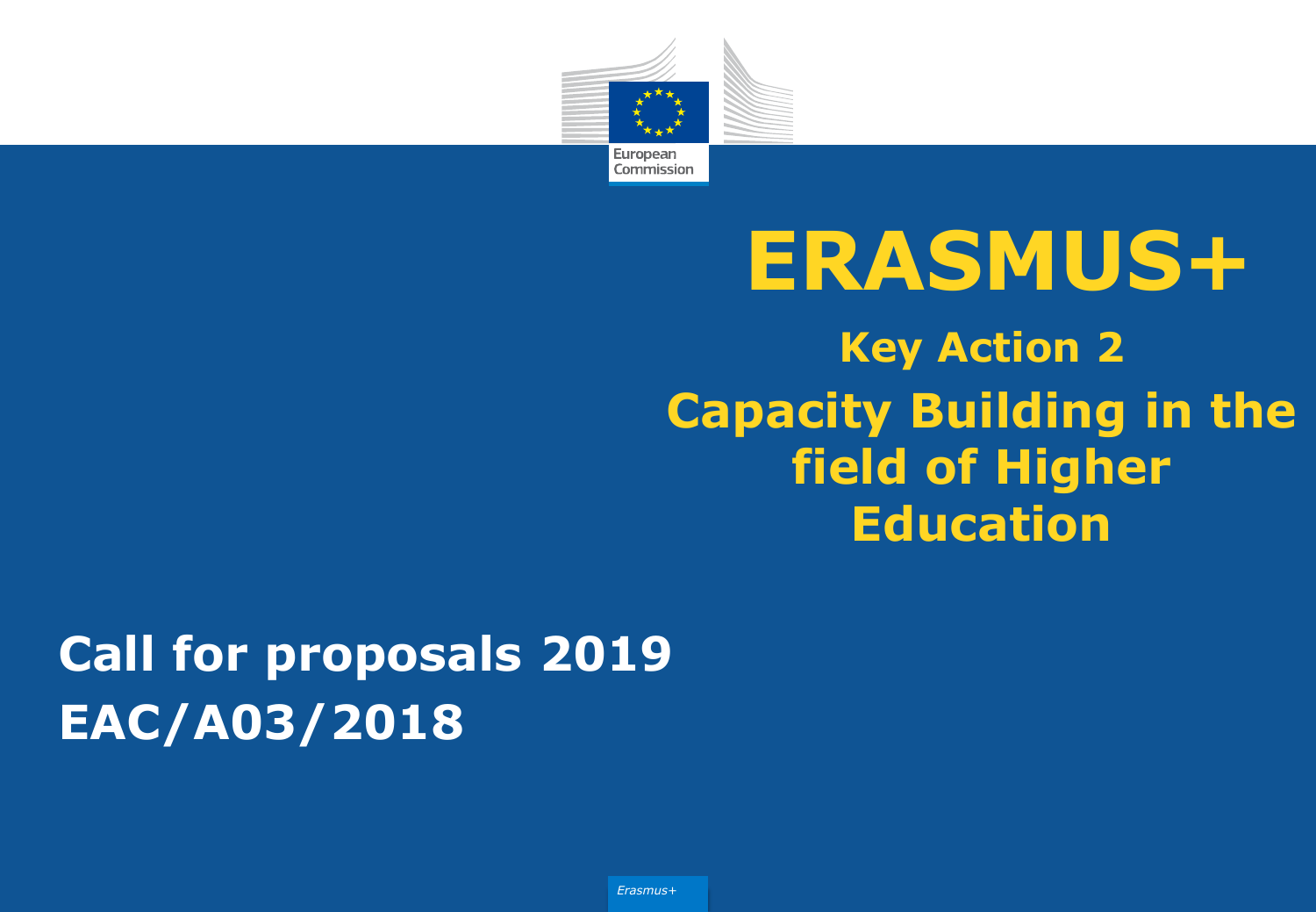



### **Capacity Building in the field of Higher Education "NEWS"**

**How to prepare a successful project?**

**Application form – Tips and Hints**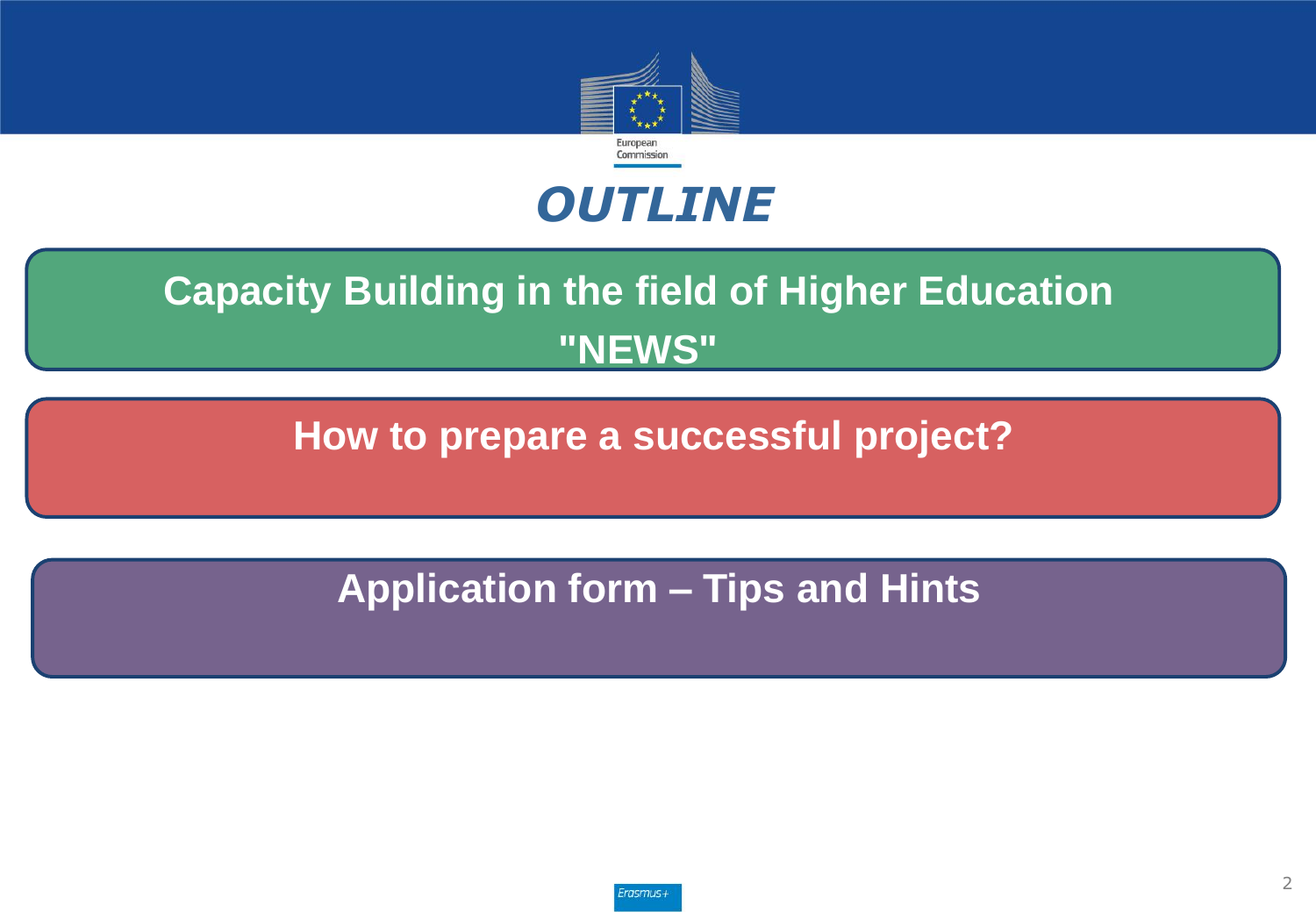

# **2019 News in Capacity Building in the field of Higher ducation (CBHE)**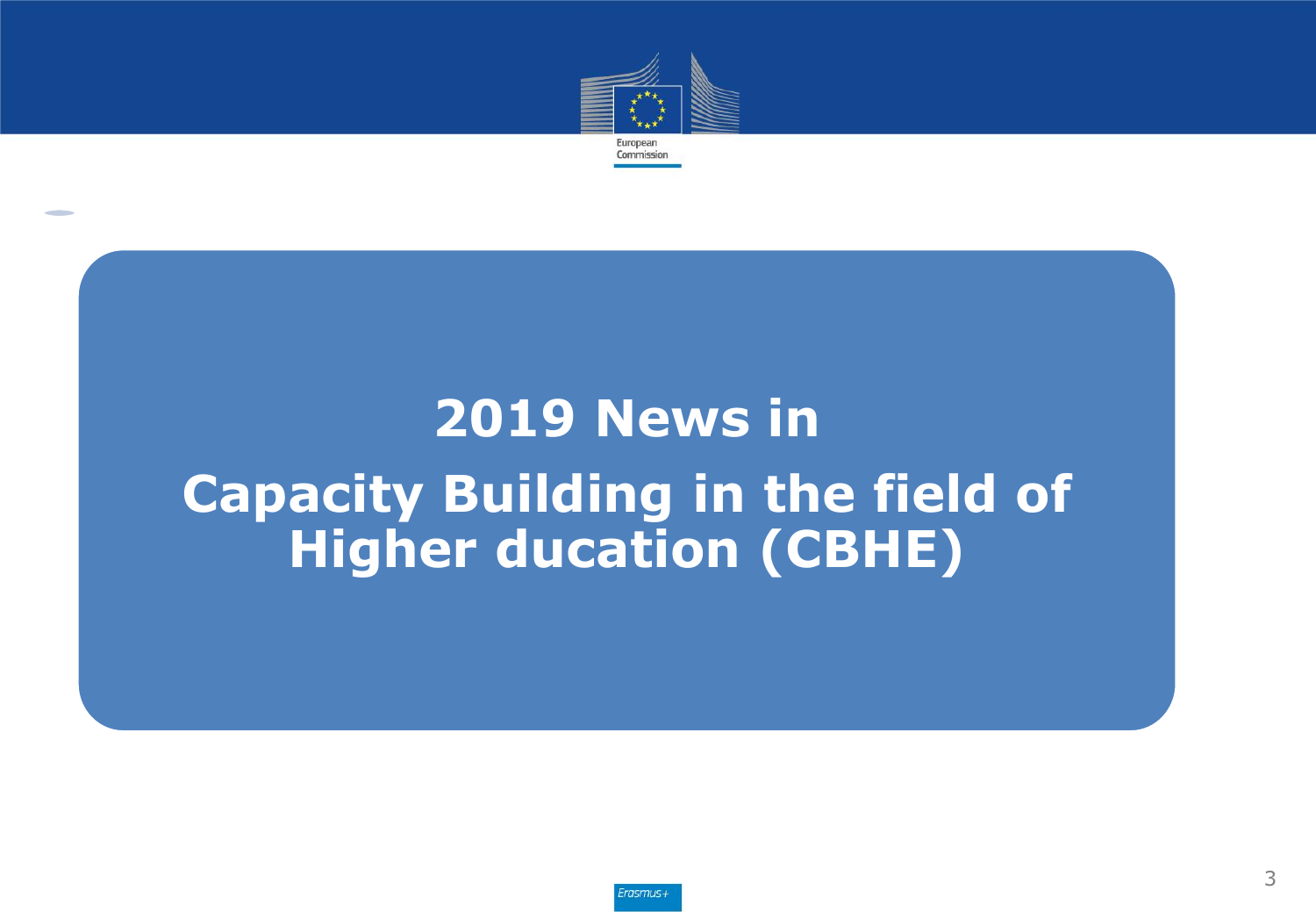

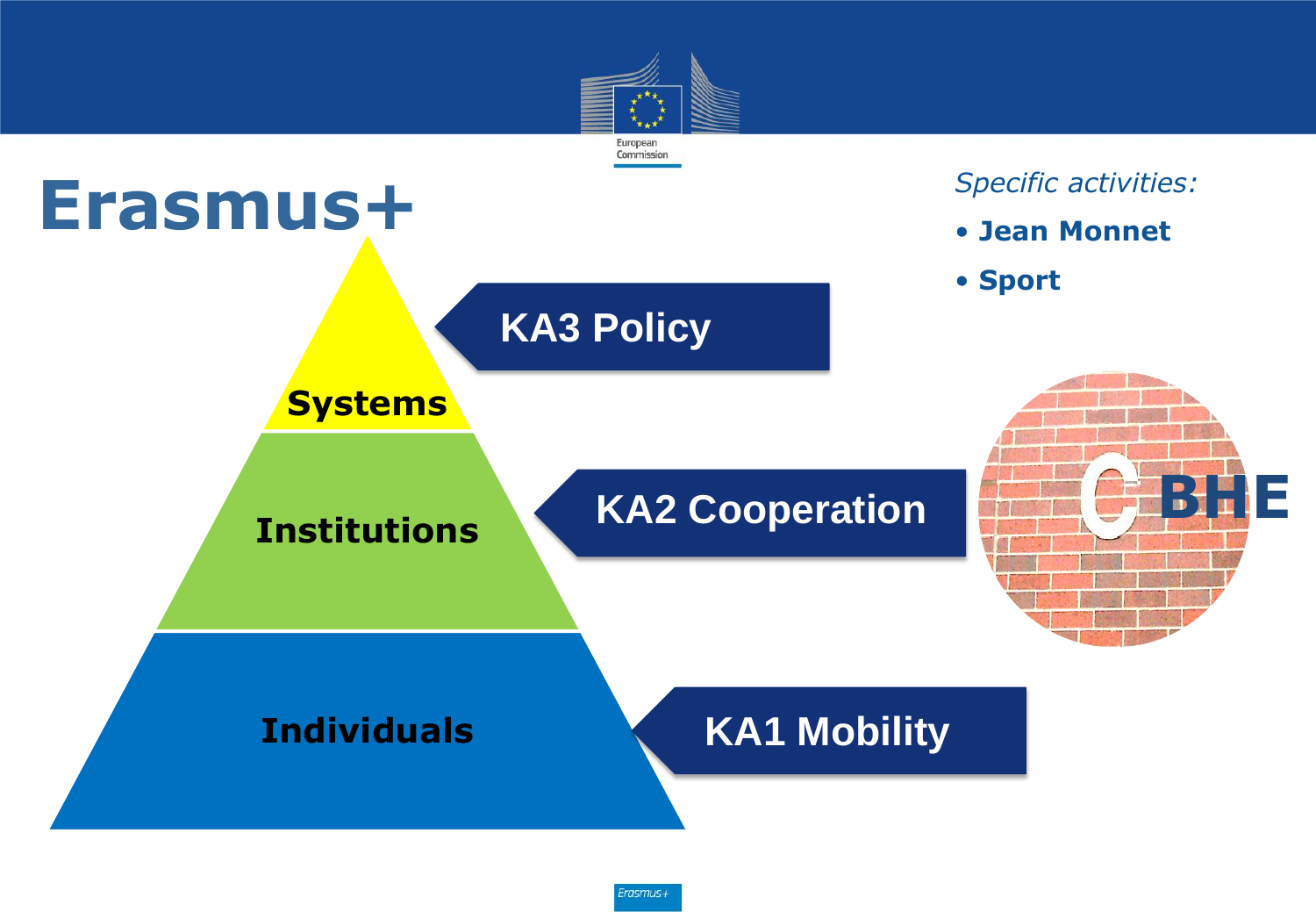

### *CBHE Objectives:*

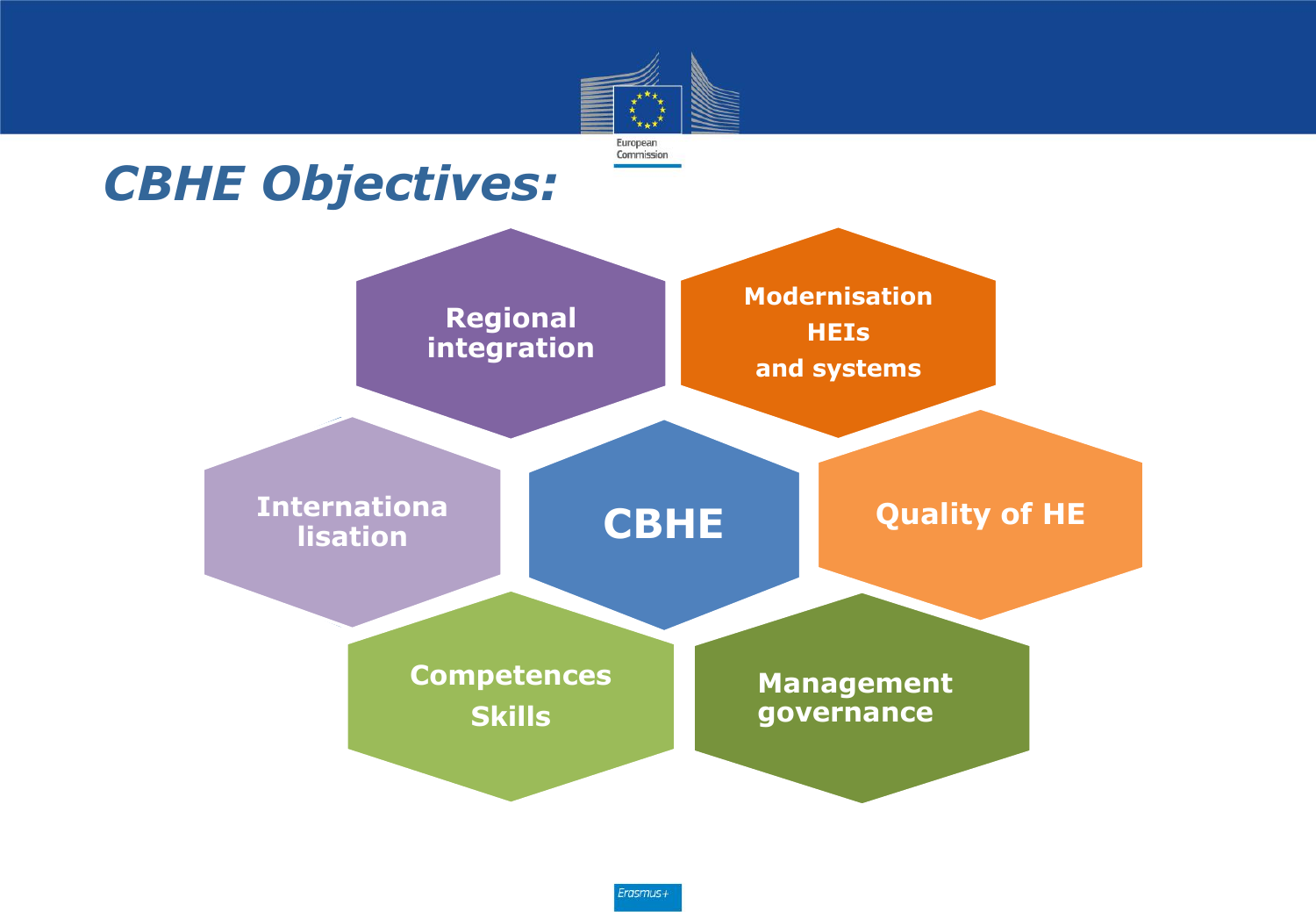

### *Roadmap for the CBHE Call for proposals:*

| <b>Steps</b>                                         | Date                                   |
|------------------------------------------------------|----------------------------------------|
| Publication Erasmus+ CBHE Call for Proposals         | 24 October 2018                        |
| Deadline for submission of applications              | <b>7 February 2019</b>                 |
| Verification of eligibility of project proposals     | February - March 2019                  |
| Assessment of projects by experts (remotely)         | March $-$ May 2019                     |
| <b>Consultation procedure</b>                        | <b>June 2019</b>                       |
| Evaluation Committee for selection of projects       | <b>July 2019</b>                       |
| Sending for signature of Award decision by Agency AO | <b>July 2019</b>                       |
| Notification of applicants & publication of results  | August 2019                            |
| Preparation and signature of grant agreements        | <b>August-September 2019</b>           |
| Start of eligibility period                          | 15 November 2019 or 15 January<br>2020 |

*Erasmus+*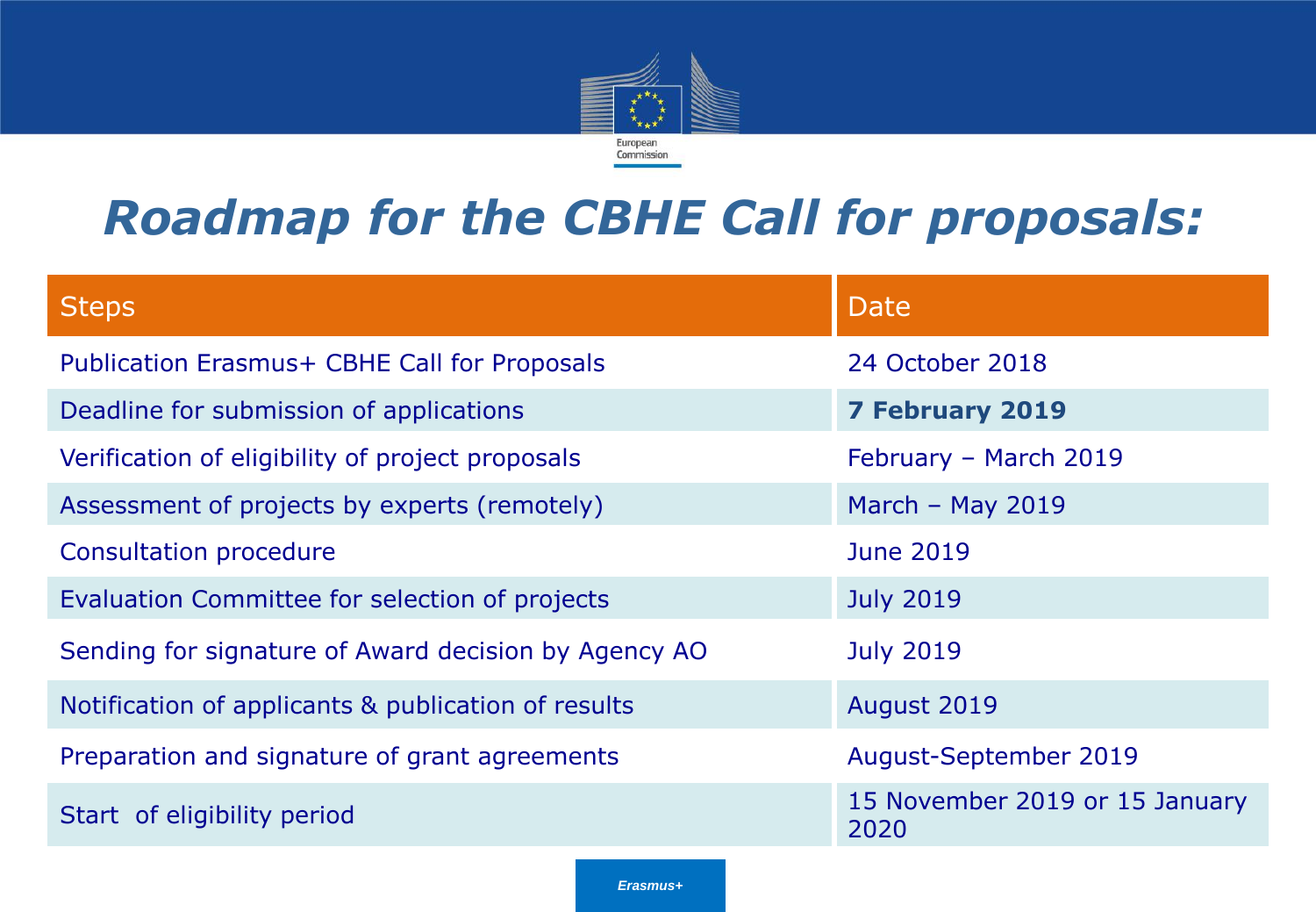

### *CBHE Programme and Partner Countries*

| <b>Programme Countries</b><br>$(34**$ countries paying a contribution to E+)                                                                                                                  | <b>CBHE Eligible Partner</b><br><b>Countries</b> (> 150 countries)                                               |
|-----------------------------------------------------------------------------------------------------------------------------------------------------------------------------------------------|------------------------------------------------------------------------------------------------------------------|
| 28* EU Member States:                                                                                                                                                                         | Regions:                                                                                                         |
|                                                                                                                                                                                               | 1: Western Balkans                                                                                               |
|                                                                                                                                                                                               | 2: Eastern Partnership                                                                                           |
|                                                                                                                                                                                               | 3: South-Mediterranean                                                                                           |
|                                                                                                                                                                                               | 4: Russian Federation                                                                                            |
|                                                                                                                                                                                               | 6: Asia                                                                                                          |
|                                                                                                                                                                                               | 7: Central Asia                                                                                                  |
| <b>Other programme countries:</b>                                                                                                                                                             | 8: Latin America                                                                                                 |
| Iceland, Liechtenstein, Norway, former Yugoslav Republic                                                                                                                                      | 9: Iran, Iraq, Yemen                                                                                             |
| of Macedonia, Republic of Serbia**, Turkey                                                                                                                                                    | 10: South Africa                                                                                                 |
| * For British applicants: Eligibility criteria must be complied with for the entire duration<br>of the grant.<br>** The recognition of Serbia as a Programme Country is subject to conditions | 11: African, Caribbean and Pacific                                                                               |
|                                                                                                                                                                                               | <b>Ineligible Partner countries:</b><br>- Regions $5, 12$ and $13$<br>- Chile and Uruguay can be only associated |

partners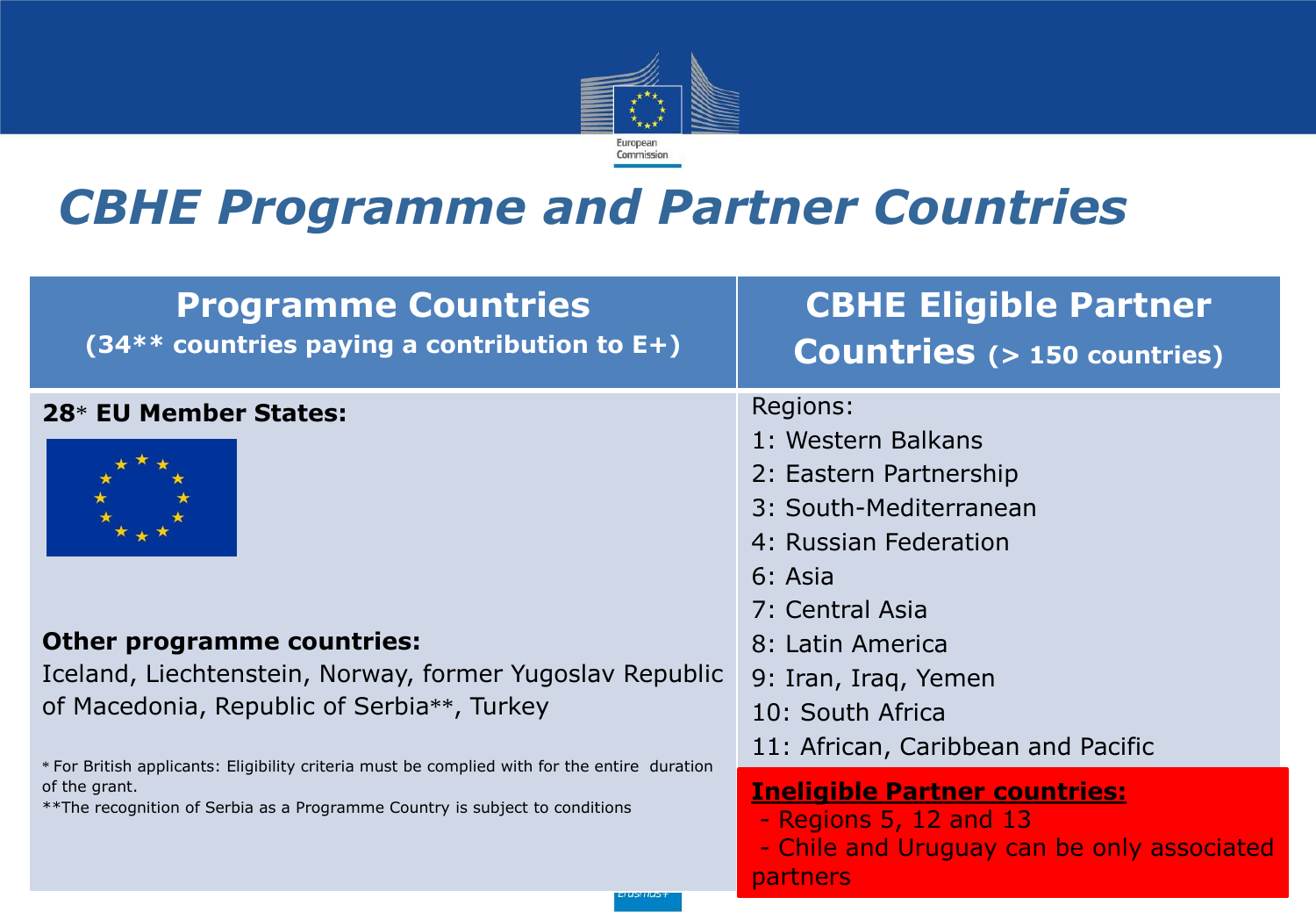

### *Indicative budget*

| <b>Region</b>                                     | $\overline{\ln 2019}$<br>$(in Mio \tisin )$ | <b>Budget allocated Indicative number</b><br>of selected<br>projects** |
|---------------------------------------------------|---------------------------------------------|------------------------------------------------------------------------|
| <b>REGION 1 - Western Balkans</b>                 | 16,39                                       | 19                                                                     |
| <b>REGION 2 - Eastern Partnership countries</b>   | <i>12,77</i>                                | 15                                                                     |
| Additional allocation for Georgia/Ukraine*        | $1+1$                                       |                                                                        |
| <b>REGION 3 - South-Mediterranean countries</b>   | 26,17                                       | 30                                                                     |
| Additional allocation for Tunisia*                |                                             |                                                                        |
| <b>REGION 4 - Russian Federation</b>              | 5,85                                        |                                                                        |
| <b>REGION 6 - Asia</b>                            | 47,46                                       | 54                                                                     |
| <b>REGION 7 - Central Asia</b>                    | 9,42                                        |                                                                        |
| <b>REGION 8 - Latin America</b>                   | <b>12,70</b>                                |                                                                        |
| <b>REGION 9 - Middle East (Iran, Iraq, Yemen)</b> | 2,20                                        |                                                                        |
| <b>REGION 10 - South Africa</b>                   | 4,50                                        |                                                                        |
| <b>REGION 11 - ACP countries</b>                  | 6,35                                        |                                                                        |
| <b>TOTAL</b>                                      | 148,81                                      | 172                                                                    |

*\* An additional allocation for Tunisia/Georgia/Ukraine might become available subject to the relevant Commission decisions being taken.*

*\*\* Calculated on the average grant/project recorded in 2018*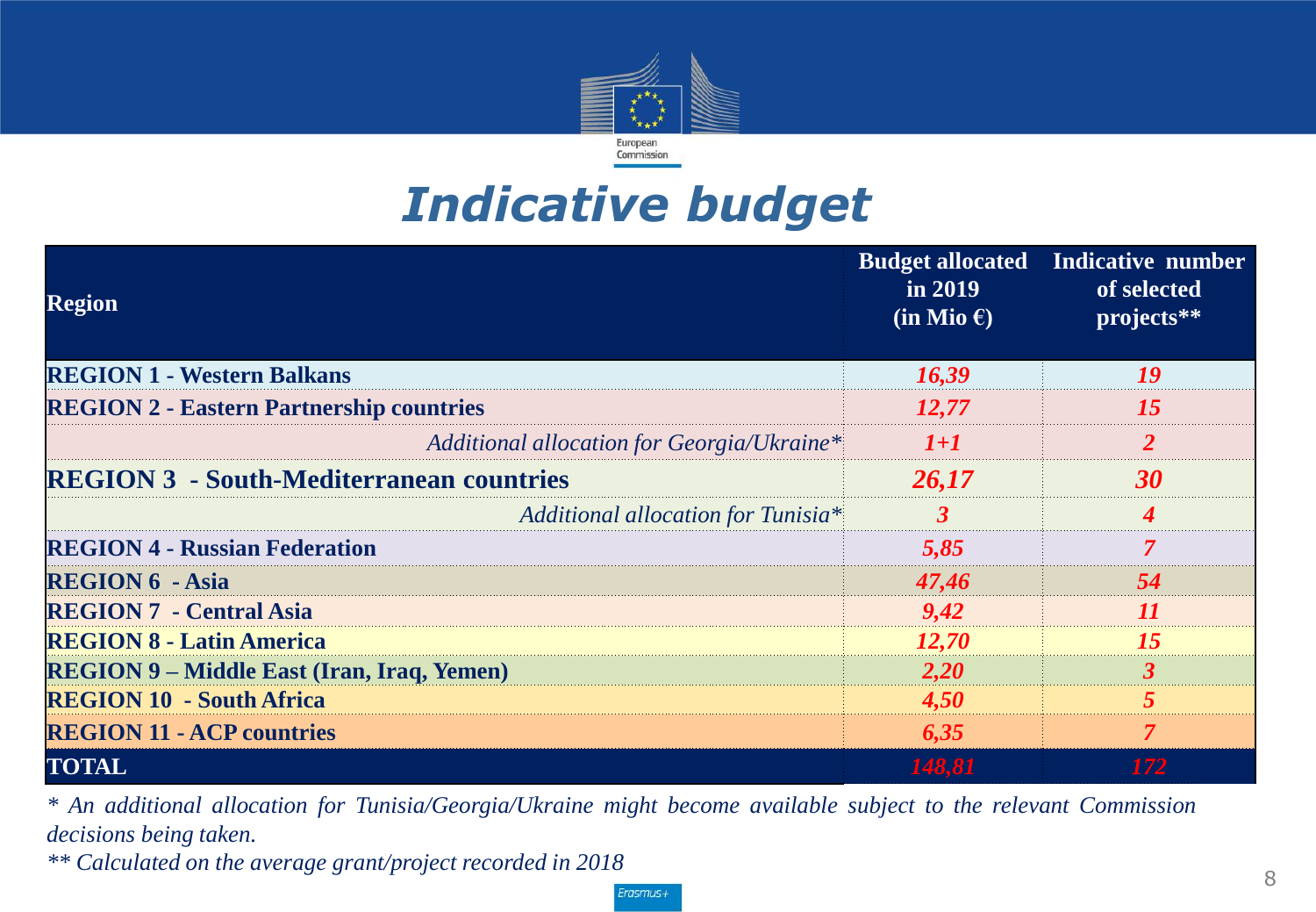

### *Indicative budget*

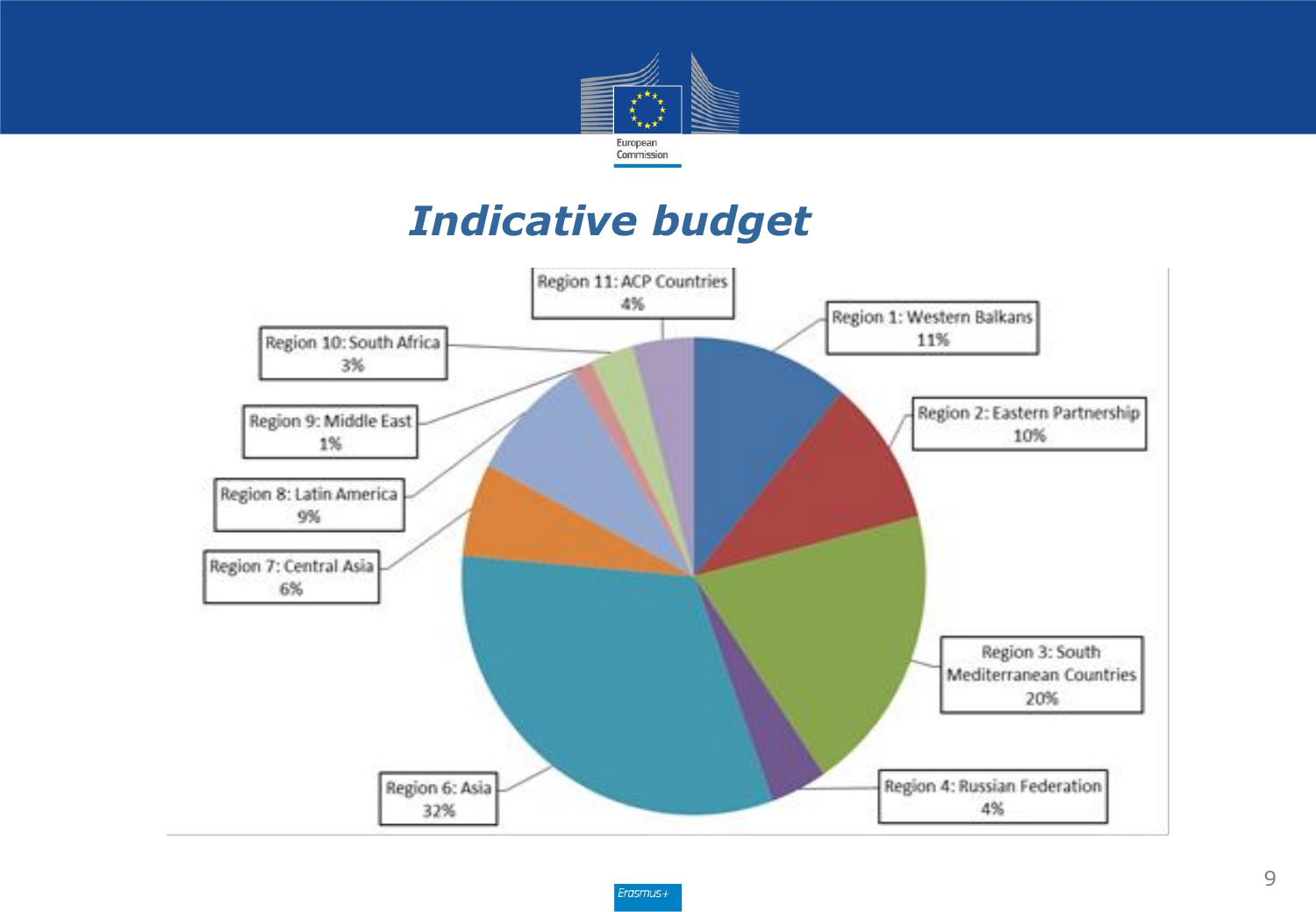

## *Types of projects*

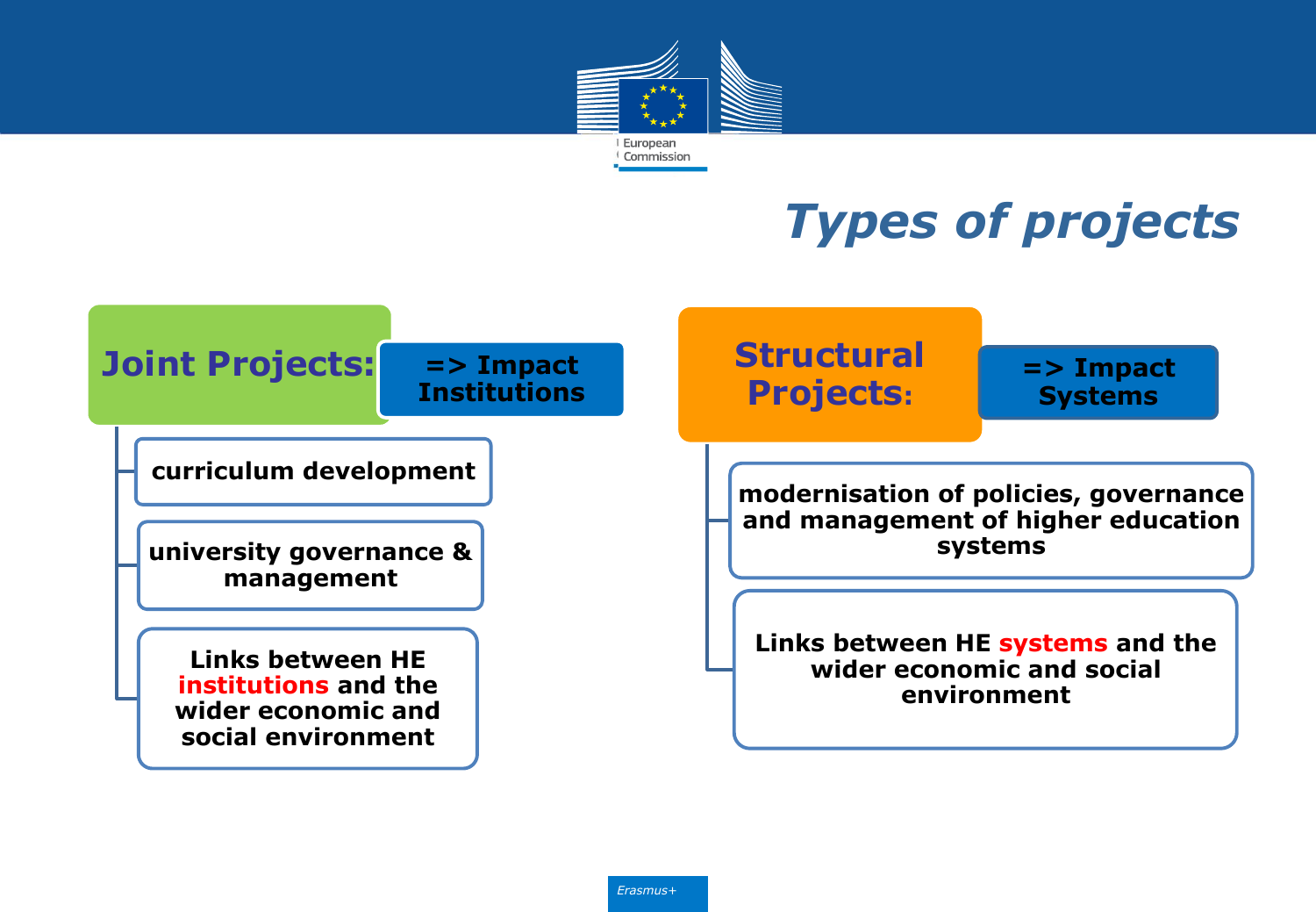

### *Types of projects: examples*

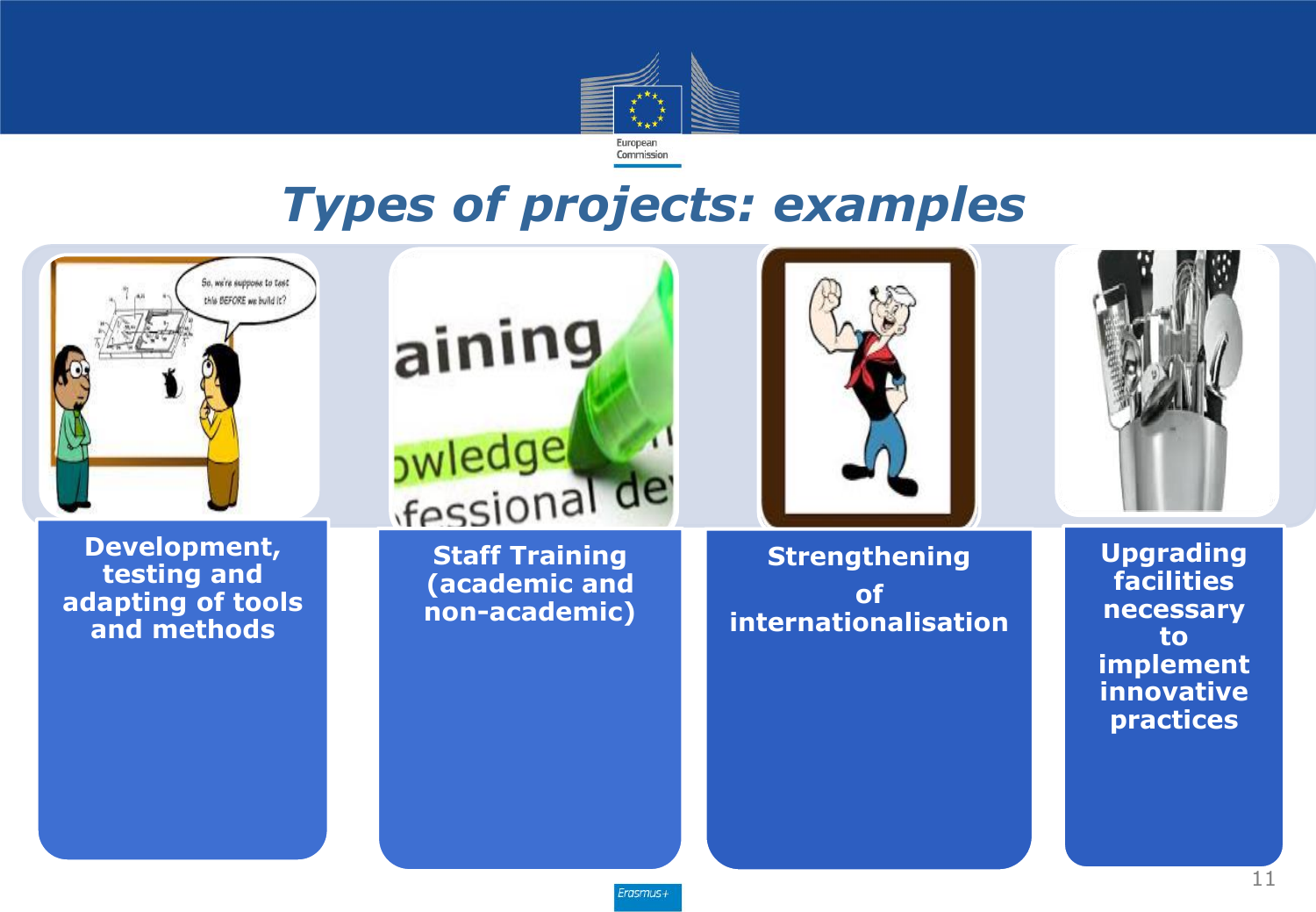

## *CBHE Priorities and types of projects*

## **National Projects**

Defined by the **Ministries of Education** in close consultation with the **EU Delegations** 

#### Must address

a **national priority** when available or

a **regional priority** in other regions in which the national priorities are not available

# **Multi-Country Projects**

Defined by the **European Commission** and based on **EU's external policy**  priorities

#### Must address

a **regional priority** for the region concerned (regional projects)

#### **or**

**common** to different regions (cross-regional projects)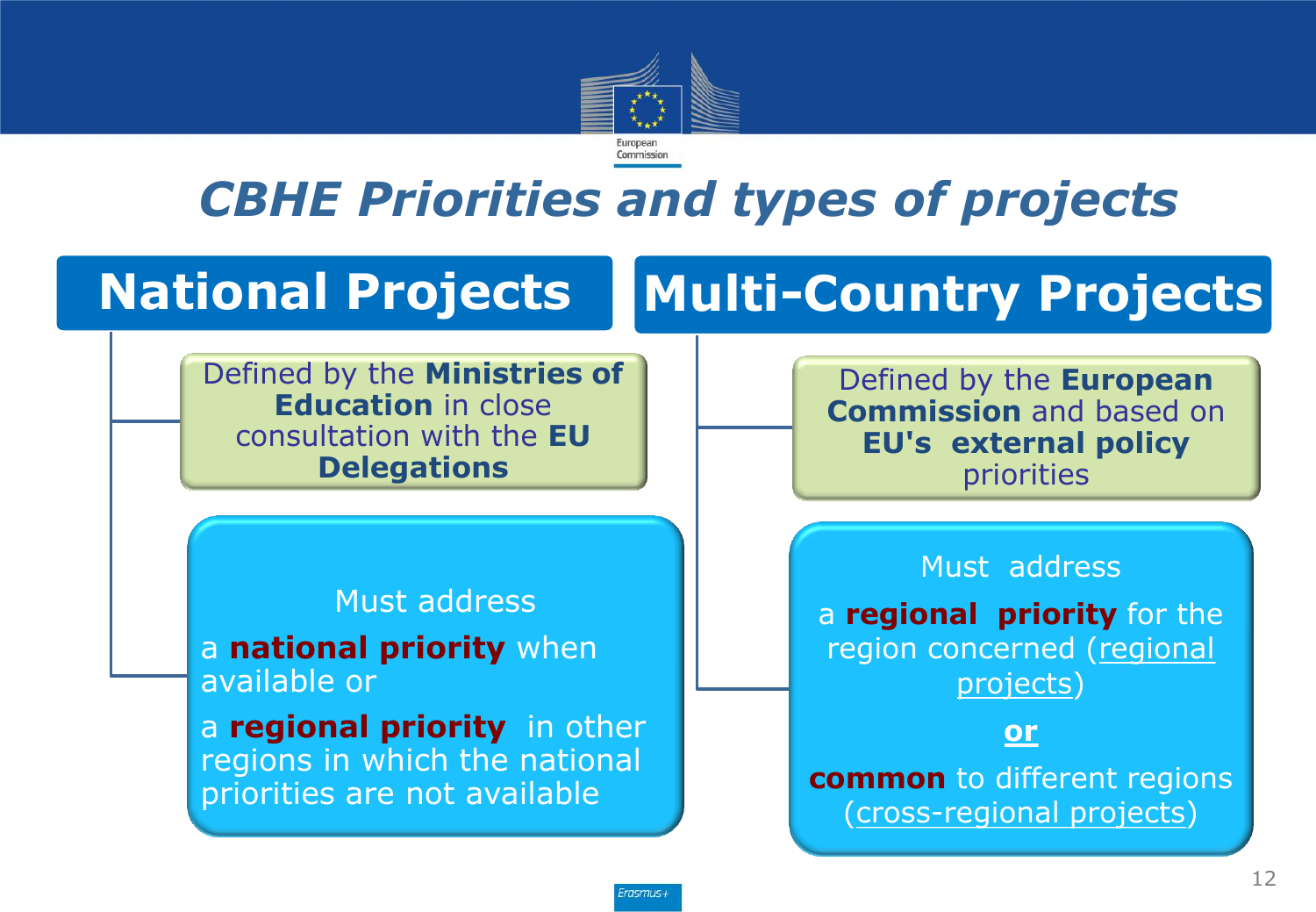

## *CBHE Priorities*

| <b>Types of Activities</b>      | <b>Curriculum</b>  | <b>Governance and</b> | <b>Higher Education</b> |
|---------------------------------|--------------------|-----------------------|-------------------------|
|                                 | <b>Development</b> | <b>Management</b>     | and Society             |
|                                 |                    |                       |                         |
| <b>Categories of Priorities</b> |                    |                       |                         |
| <b>1. Subject Areas</b>         |                    |                       |                         |
| 2. Improving Management and     |                    |                       |                         |
| <b>operation of HEIs</b>        |                    |                       |                         |
| 3. Developing the HE sector     |                    |                       |                         |
| within society at large         |                    |                       |                         |

*Only 1 choice per type of project is possible:*

*[https://eacea.ec.europa.eu/erasmus-plus/funding/capacity-building](https://eacea.ec.europa.eu/erasmus-plus/funding/capacity-building-higher-education-2019_en)[higher-education-2019\\_en](https://eacea.ec.europa.eu/erasmus-plus/funding/capacity-building-higher-education-2019_en)*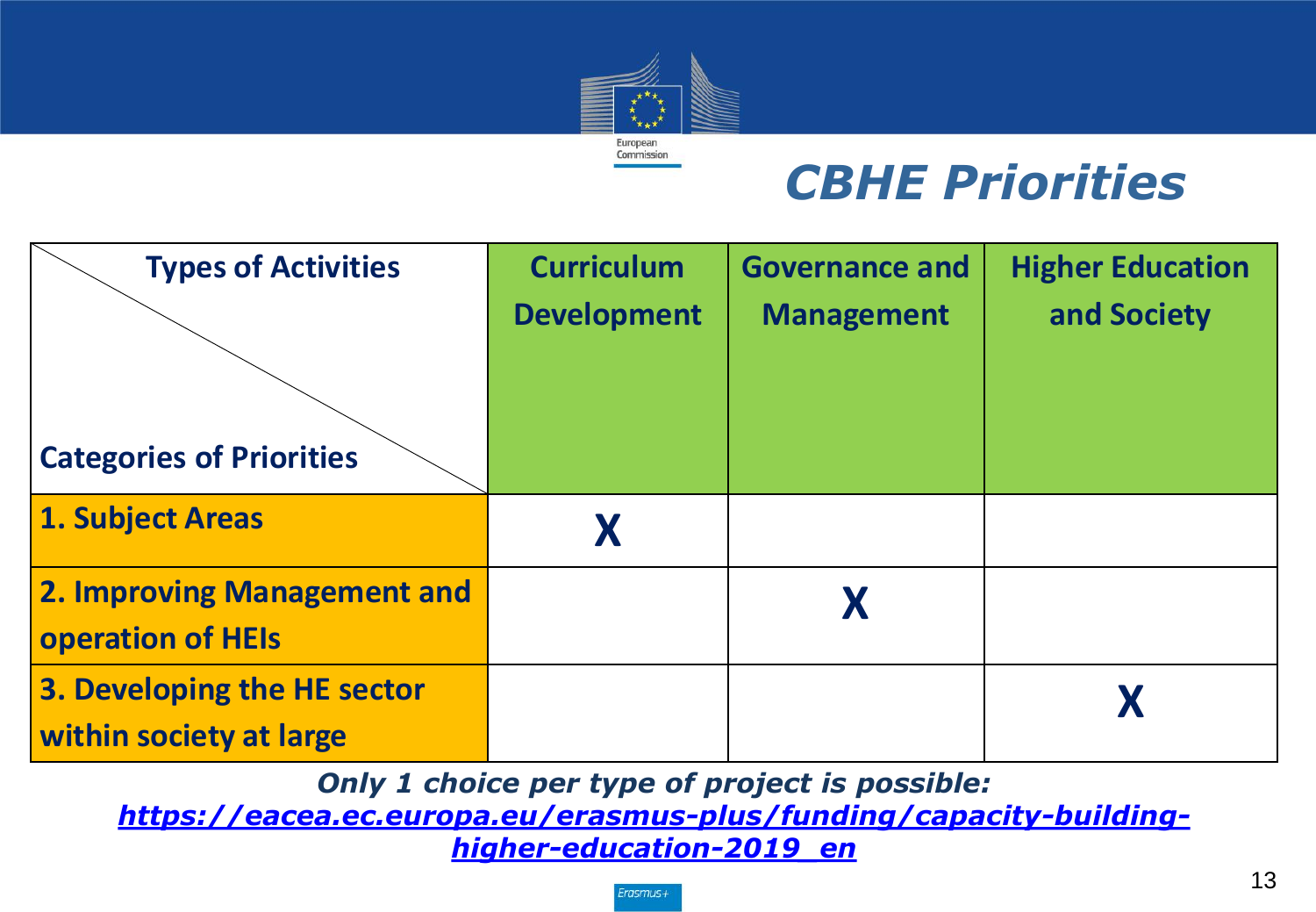

### *Budget and duration overview*

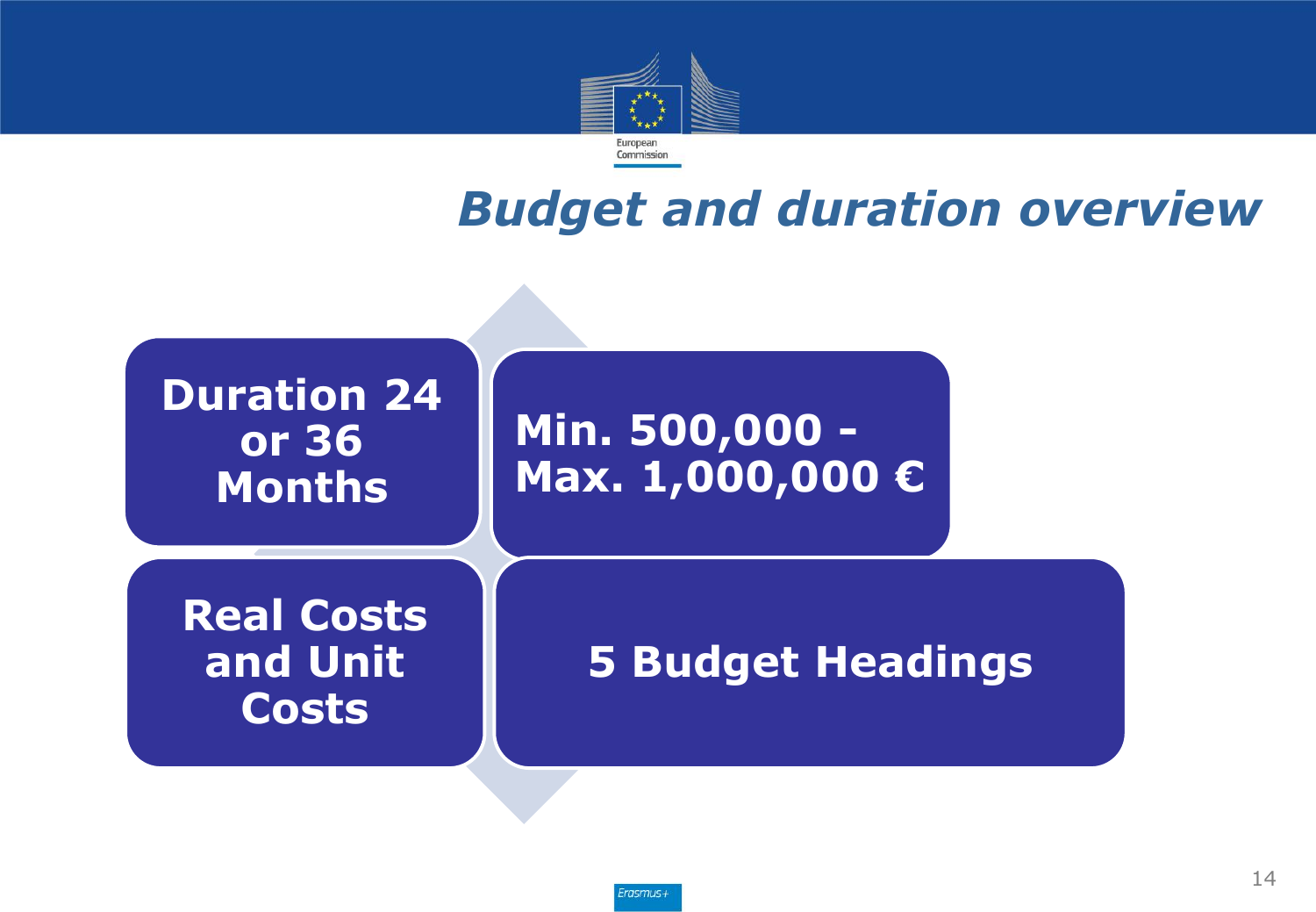

### *Consortium structure*

| <b>National Projects</b><br>(1 Partner Country only + min.<br><b>2 Programme Countries)</b> | <b>STRUCTURAL</b><br><b>PROJECTS:</b><br><b>Partner</b><br><b>Country</b><br><b>Ministries</b> | <b>Multi-Country Projects</b><br>(≥ 2 Partner Countries+ min.<br><b>2 Programme Countries)</b> |
|---------------------------------------------------------------------------------------------|------------------------------------------------------------------------------------------------|------------------------------------------------------------------------------------------------|
| <b>Min.1 HEI from each</b><br><b>Programme Country</b>                                      | for HE must<br>participate                                                                     | <b>Min.1 HEI from each</b><br><b>Programme Country</b>                                         |
| <b>Min.3 HEIs from the</b><br><b>Partner Country</b>                                        | <b>Exceptior</b>                                                                               | Min.2 HEIs from each<br><b>Partner Country</b>                                                 |
| At least as many<br><b>Partner Country HEIs as</b><br><b>Programme Country HEIs</b>         | Russia<br>Latin                                                                                | At least as many<br><b>Partner Country HEIs as</b><br><b>Programme Country HEIs</b>            |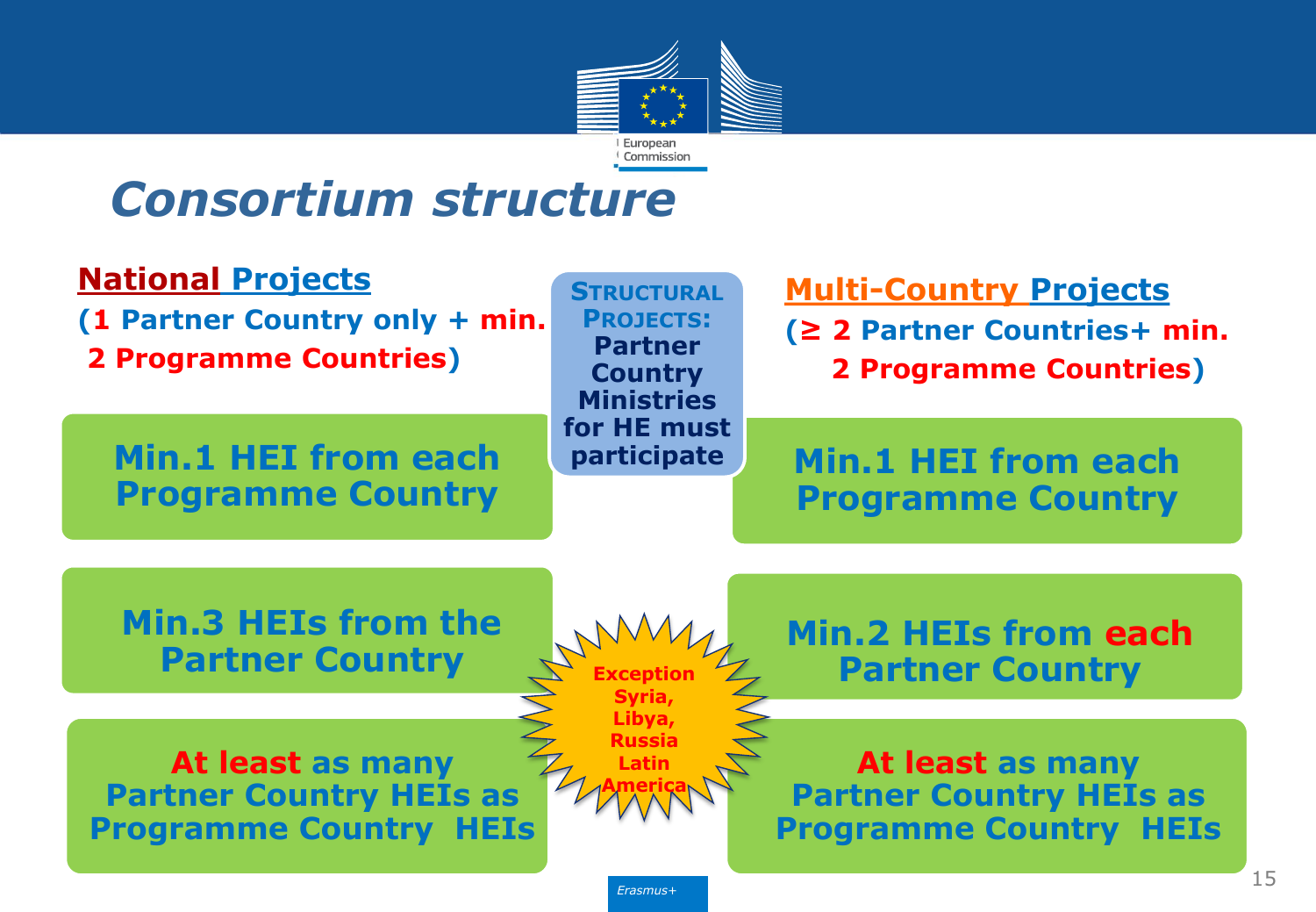

### *Who can apply?*

#### **As applicant:**

- A **higher education institution** (HEI)
- An **association** or **organisation of HEIs**
- a legally recognised **national** or **international rector, teacher or student organisation** (for **Structural Projects ONLY**)

#### **As eligible participating organisation:**

- A **higher education institution** (HEI)
- any **public** or **private organisation** active in the **labour market** or in the fields of **education ,training and youth**

Each participating organisation must be **located** in a **Programme Country** or in an **eligible Partner country.**

**Associated partners** can contribute to the implementation of **specific project tasks/activities** or support the **dissemination** and **sustainability** of the project **without receiving funding**.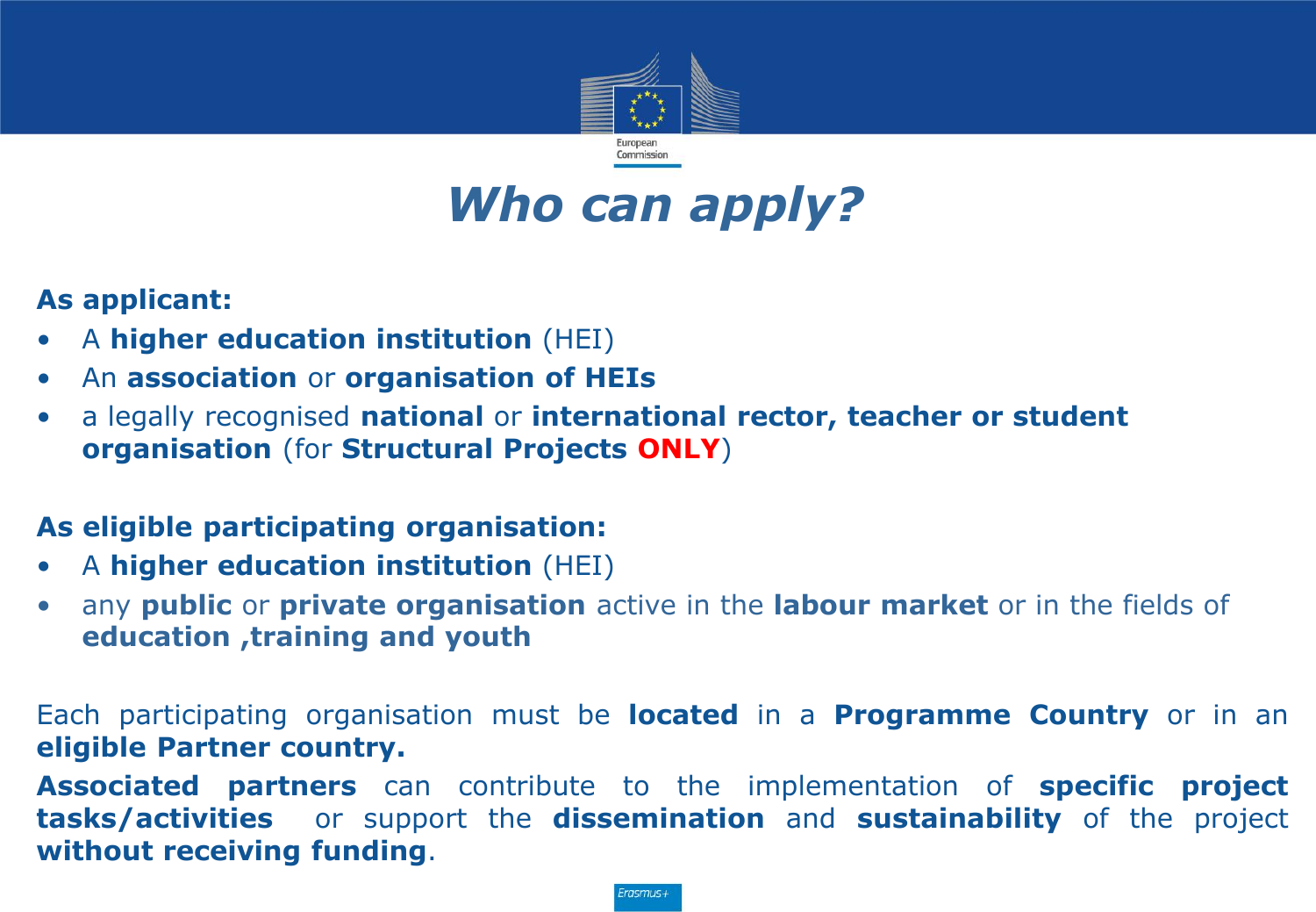

## *News in the 2019 Call for proposals*

- **British Applicants must be aware that eligibility criteria must be complied with for the entire duration of the grant agreement**
- **The Republic of Serbia will take part as a Programme Country (if the conditions are fulfilled)**
- **Chile and Uruguay are no longer considered as eligible Partner Countries for funding and can only participate as associated partners**
- **Ukraine and Georgia have been awarded 1 extra million €/each**
- **Tunisia has been awarded 3 extra million €**
- **Revision of the "Detailed description of the project" (Annex 1) for Joint Projects and Structural Projects**
- **Revision of the other annexes, including the budget table**

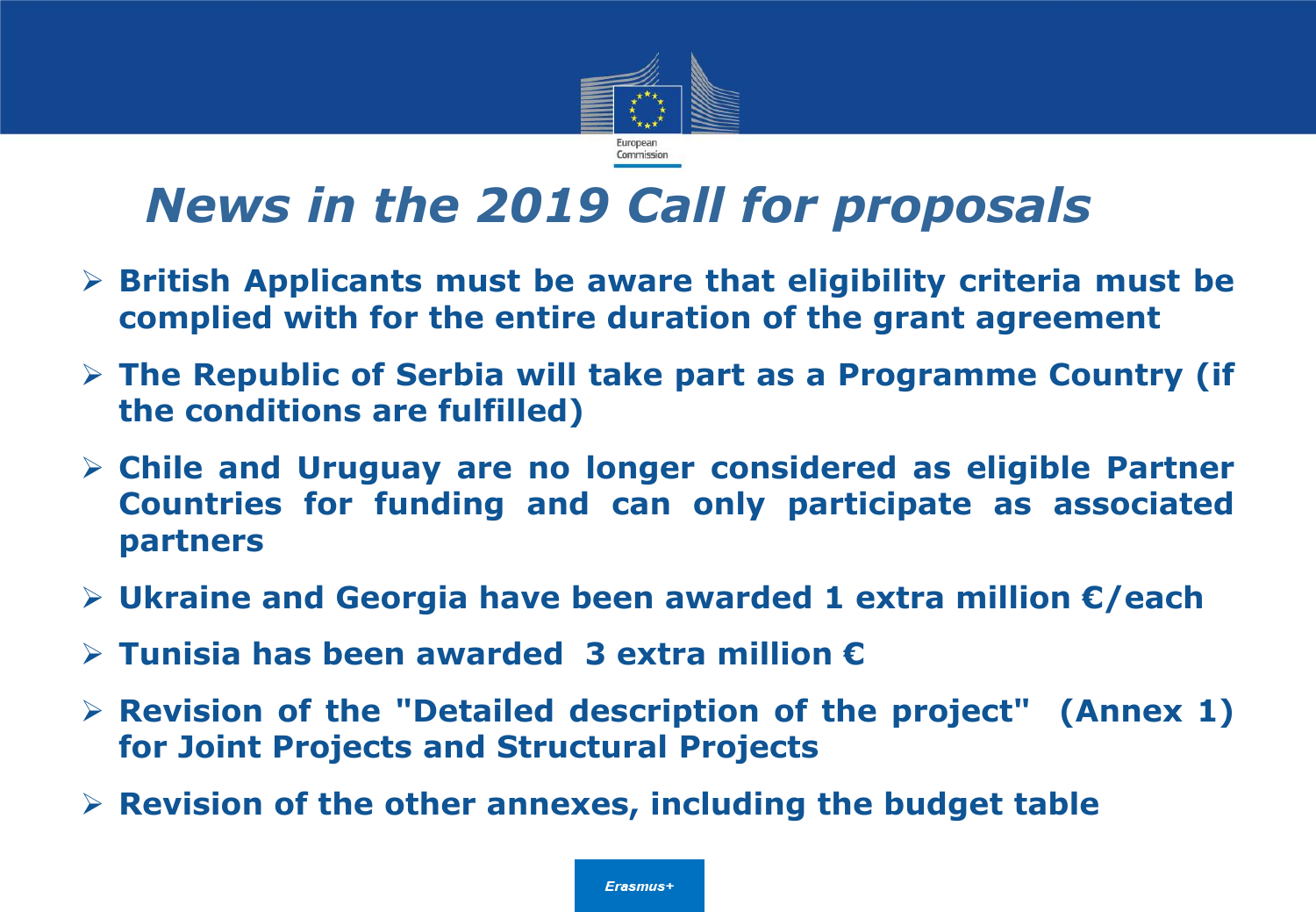

- **Encouraging the cooperation with Asian countries**
- **Diversification of projects**
- **Attention to national and regional priorities**
- **National and regional relevance in cross-regional applications**
- **Attention to eligibility criteria**
- **Attention to the consistency of the information provided in the application form, in particular in the "Detailed description of the project (Annex 1)**